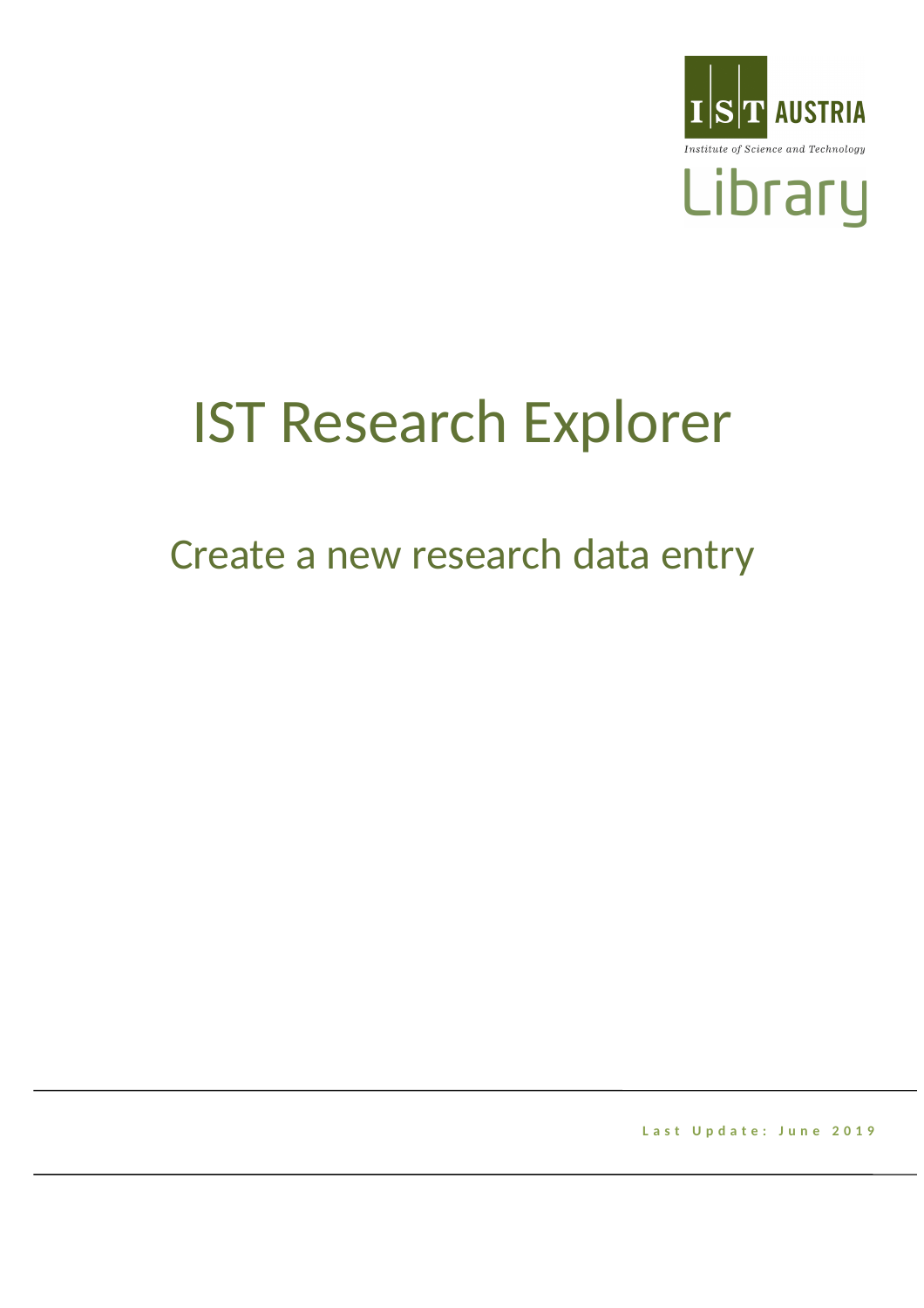## **Table of Contents**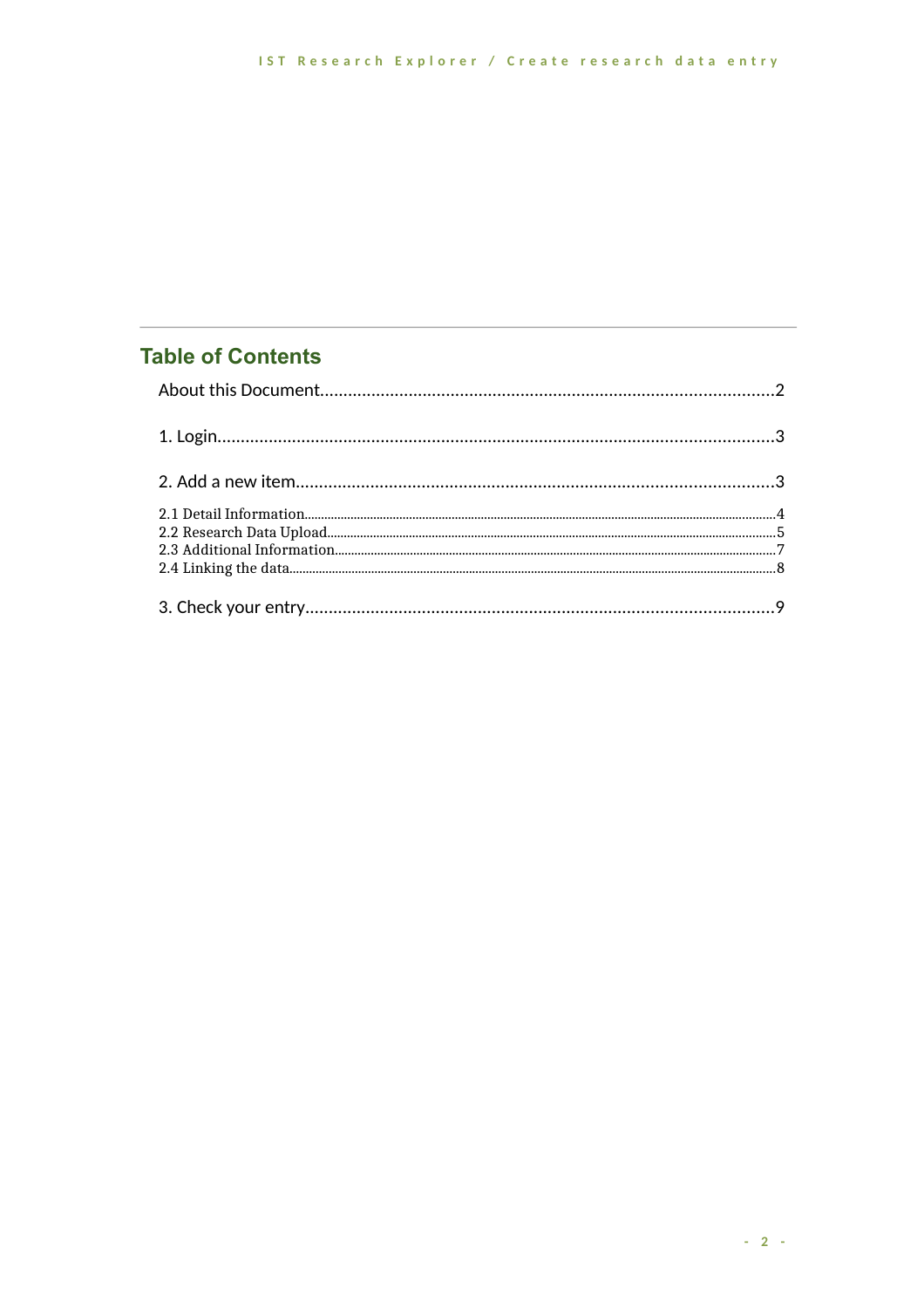## **About this Document**

This is a quick guideline on how to publish supplementary data/research data to the institutional repository. We have several further documentations regarding the handling of IST Research Explorer ("Create a new entry", "Search and Find",…).

## **1. Login**

| <b>IST Austria Research Explorer</b>                                                                                                                      |  |
|-----------------------------------------------------------------------------------------------------------------------------------------------------------|--|
| Home<br><b>Publications</b><br><b>Authors</b><br><b>Grants</b><br><b>Research Groups</b><br>About -                                                       |  |
| Go!<br>Search Publications in IST<br><b>Latest Publications</b><br>IST Austria Research Explorer is the new institutional repository at IST Austria which |  |

Enter your IST user and Intranet password. You are now in "My Dashboard".

## **2. Add a new item**

Go to "My Dashboard" and click on "add new Publication".



Now you have to choose "Research Data" within Option 2:

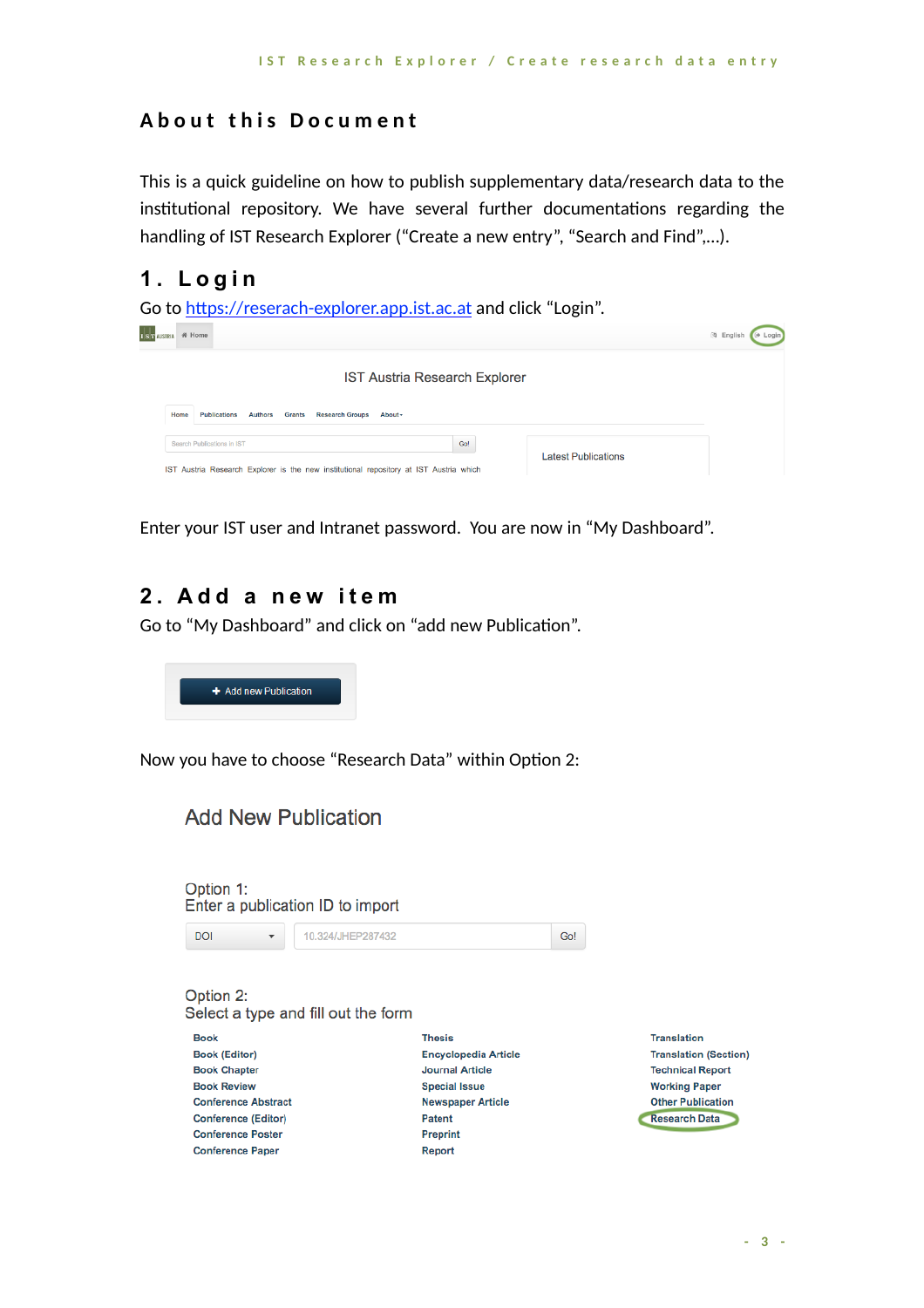You'll get a template and have to enter at least all required fields (marked \*). Be aware: the more information you enter the easier it gets for others to understand and reuse your data.

| <b>Research Data</b>    |                                                                                                               |             |   |                          |
|-------------------------|---------------------------------------------------------------------------------------------------------------|-------------|---|--------------------------|
|                         | <b>Q</b> Save<br>x Cancel<br><b>√ Save Draft</b>                                                              |             |   |                          |
| <b>Details</b>          |                                                                                                               |             |   |                          |
| <b>Publication Type</b> | <b>Research Data</b>                                                                                          |             |   | $\overline{\phantom{a}}$ |
| Title *                 | e.g. Handbook of eBook Publishing                                                                             |             |   |                          |
| Creator <sup>*</sup>    | $\circ$ extern $\circ$ $\bullet$ + -<br><b>First Name</b><br><b>Doris</b><br><b>Ernst</b><br><b>Last Name</b> |             |   |                          |
| <b>Department</b>       | Library                                                                                                       |             |   |                          |
| <b>DOI</b>              | e.g. 10.4119/xyz/2695161                                                                                      |             |   |                          |
| Publisher*              | <b>IST Austria</b>                                                                                            |             |   |                          |
| Publishing Year *       | e.g. 2015<br>Published while not employed at IST                                                              |             |   |                          |
| <b>Publishing Month</b> | e.g. 04                                                                                                       |             |   |                          |
| <b>Publishing Day</b>   | e.g. 21                                                                                                       |             |   |                          |
| Grant                   | Start typing, or use (arrow down) to choose a Grant from the list.                                            |             | ÷ |                          |
| Contributor             | <b>First Name</b><br>e.g. John<br>e.g. Appleseed<br>$\bullet$ extern<br>Last Name                             | $\clubsuit$ | ÷ |                          |
|                         | --- Select Contributor Type ---                                                                               |             |   |                          |

## 2.1 Detail Information

The template includes a title of the research data, the publisher is "IST Austria" and the publishing date. The creator is the responsible person who should be contacted for any questions regarding the data. Add further creators by clicking "+". If a research is assigned to a grant, you can state its name or grant number (select the correct one from the dropdown list). If you have multiple grants add new lines by clicking the "+". Within the field "contributors" name all your co-workers and their function (listed in the dropdown menu):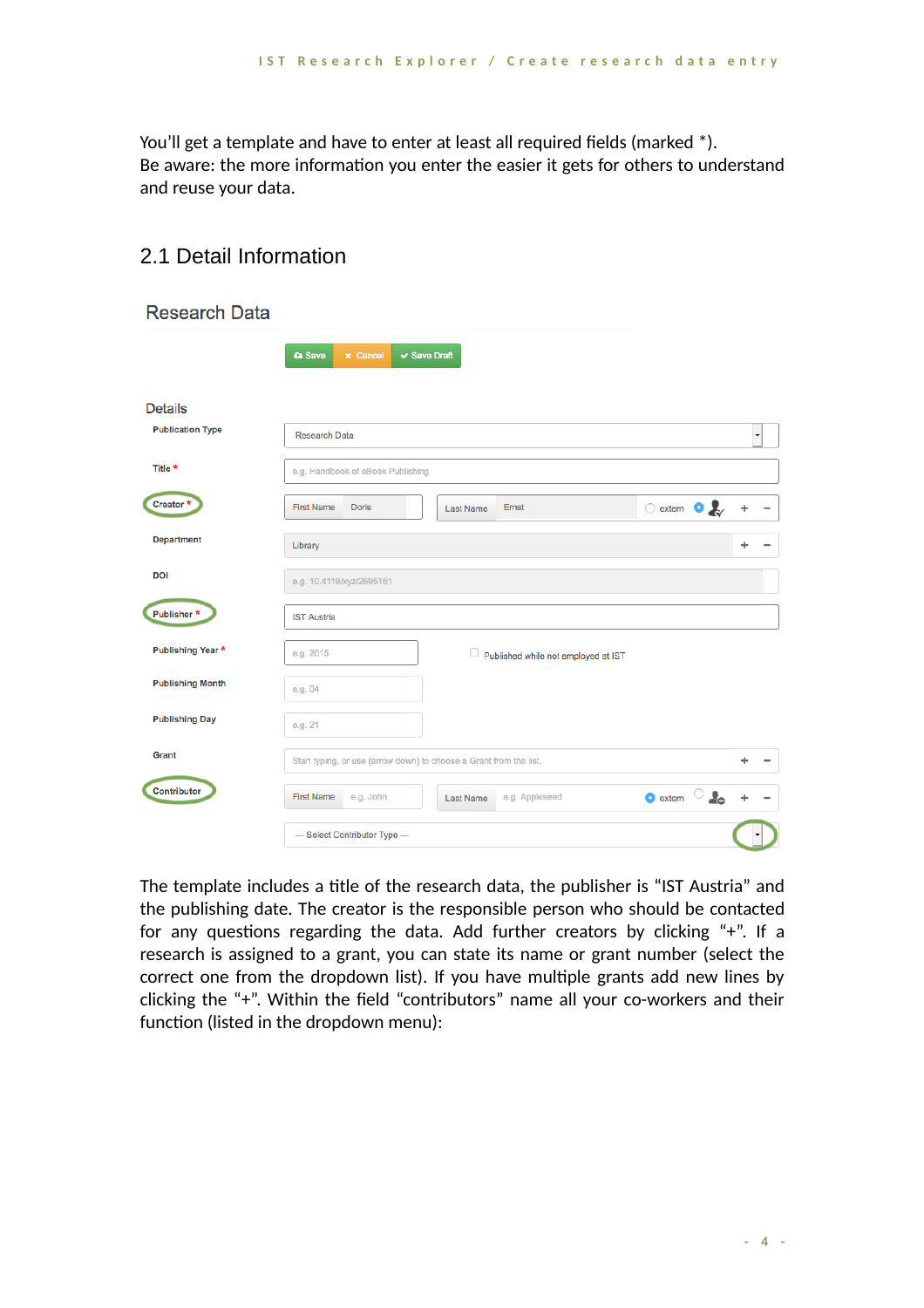

### 2.2 Research Data Upload

The second section is dealing with uploading your data. It is recommended to structure your files and bundle them in (several) zip-files (see the IT guidelines how to build a good data structure). Drag and drop or use a file explorer to upload your files (yellow area). The size limit of each file is 10 GB at the moment – if you have bigger files please contact the library team (repository.manager@ist.ac.at).

Research data upload

Upload File(s) (max. 10GB per file)

Drop files here to upload ... or click!

 $\vee$  Copyright and Licenses

There are further settings to consider. Click on the pen symbol in the green area to get the detailed template:

| Research data upload                                     |                      |        |           |  |
|----------------------------------------------------------|----------------------|--------|-----------|--|
| Upload File(s) (max. 5GB per file)                       |                      |        |           |  |
| Drop files here to upload  or click!                     |                      |        |           |  |
|                                                          |                      |        |           |  |
| ×<br>Mapping to librecat.xlsx                            |                      |        |           |  |
| Access Level:                                            | <b>Upload Date:</b>  | User:  | Relation: |  |
| open_access<br>$\mathcal{L}^{\mathcal{P}}_{\mathcal{P}}$ | 2018-12-07T09:59:02Z | dernst | main file |  |
|                                                          |                      |        |           |  |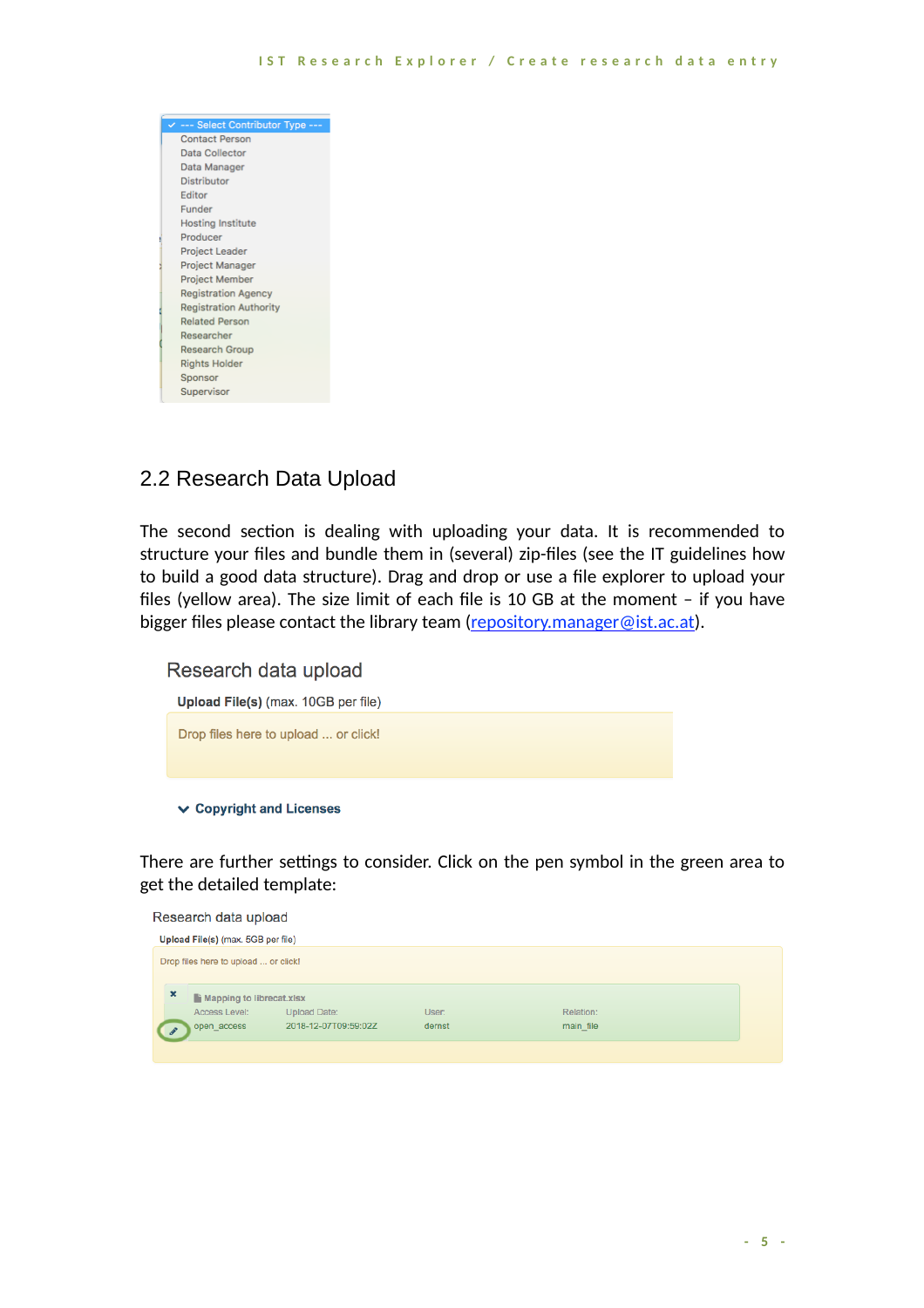| File<br><b>Current file:</b>                                    |  |
|-----------------------------------------------------------------|--|
|                                                                 |  |
|                                                                 |  |
| Upload_RD.png                                                   |  |
| Relation ("Uploaded document is")                               |  |
| <b>Main File</b>                                                |  |
| <b>Access Level</b>                                             |  |
| O Open Access (File is freely available, effective immediately) |  |
| <b>Local Access (LibreCat only)</b>                             |  |
| <b>Closed Access (Author/Reviewer only)</b>                     |  |
| Request a Copy (Closed Access except upon request)              |  |
| forms.research_data.field.dropzone.edit_modal.access.rac_email  |  |
| <b>Switch to Open Access on:</b><br>o                           |  |
| Open Access (File is freely available, effective immediately)   |  |
| YYYY-MM-DD                                                      |  |
| <b>Additional Information</b>                                   |  |
| <b>Title</b>                                                    |  |
|                                                                 |  |
|                                                                 |  |
| <b>Description</b>                                              |  |
|                                                                 |  |
|                                                                 |  |
|                                                                 |  |
|                                                                 |  |
| <b>x</b> Cancel<br>$\vee$ Save                                  |  |

Here, you can set an embargo if you need to.

The second part of this section deals with copyright and licenses.

Choose the correct license within the dropdown menu. Underneath, you have additional information to each option. Please confirm the copyright disclaimer by reading and clicking the tick box.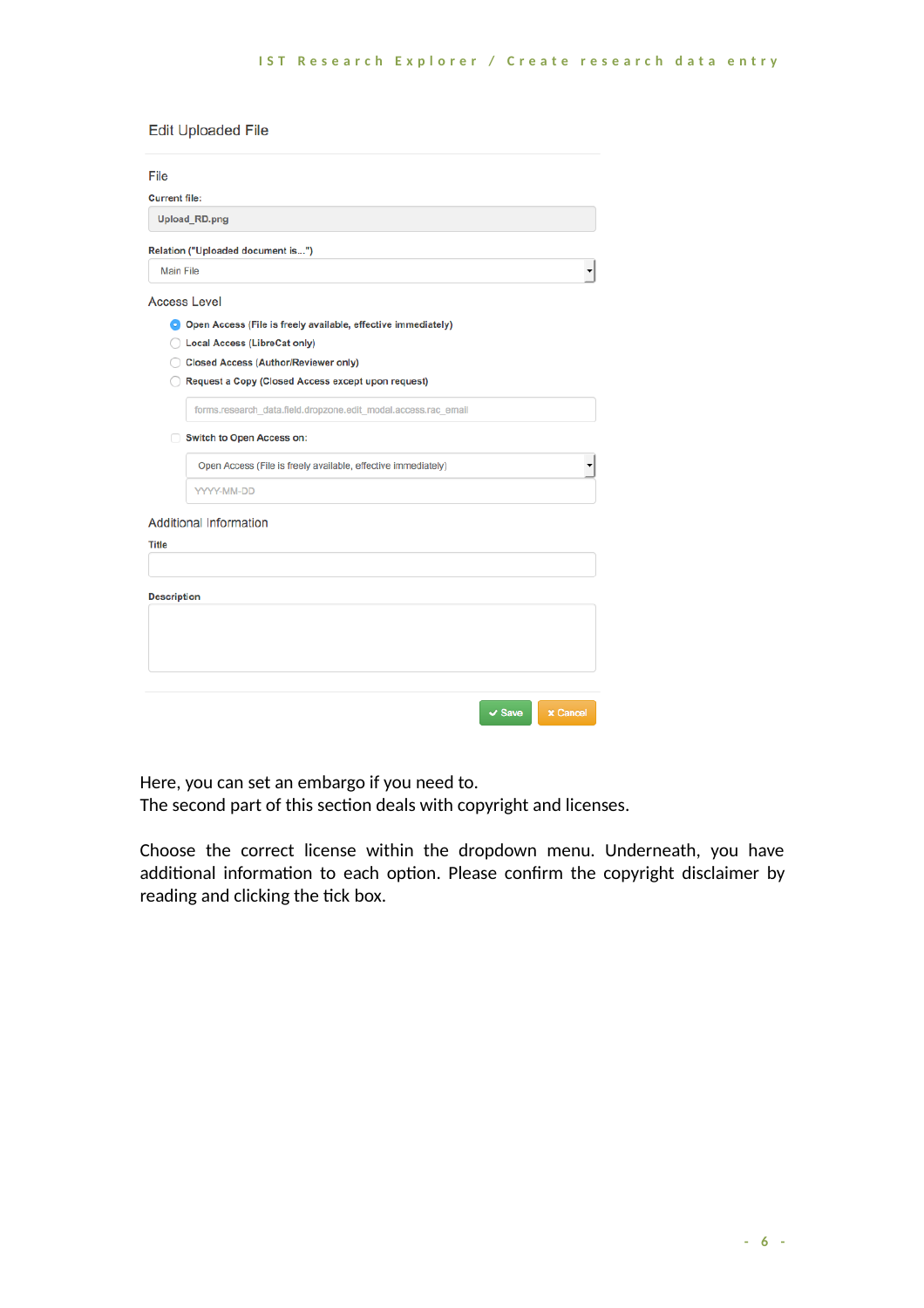#### ↓ Copyright and Licenses

#### Data Re-Use License Select a license under which your uploaded data will be available: Select a license  $\overline{\phantom{a}}$ ▽ Creative Commons Public Domain Dedication (CC0 1.0) ↓ Creative Commons Attribution 4.0 International Public License (CC-BY 4.0) ↓ Creative Commons Attribution-ShareAlike 4.0 International Public License (CC BY-SA 4.0) V All Rights Reserved **Copyright Disclaimer** - I acknowledge that I have read, understood and agreed to be bound by the IST Research Explorer (IST REx) Terms of Use (Terms). - I represent that I have the legal authority to accept the Terms on behalf of myself and any party I represent in connection with my use of any services (co-authors, publishers or other rightholders). - I declare that I am authorised to make the Data and associated metadata to be uploaded available on IST REx. - I warrant that the uploads do not infringe the rights of any third party. - I represent that in case Data contains personal research data I have obtained the prior approval of the Ethics Officer to upload such personal data. - I grant IST Austria a worldwide, non-exclusive, royalty-free, transferable license esp. to make my uploaded Data available for public access and for further use in accordance with the Terms.

ave read and agree with the information above about releasing data under the selected license.

If your data does not fit any of the licenses above or if you have any other questions, please contact: Phone 1013, E-Mail: repository.manager@ist.ac.at

## 2.3 Additional Information

#### The third section concerns additional information:

#### **Additional Information**

| <b>Article Processing</b><br>Charge | <b>No</b>          |                                                                                       | $\overline{\phantom{a}}$ |
|-------------------------------------|--------------------|---------------------------------------------------------------------------------------|--------------------------|
| <b>Open Access Version</b>          | None               |                                                                                       | ۰                        |
| <b>Abstract</b>                     | Language           | English                                                                               | $\overline{\phantom{a}}$ |
|                                     |                    | Abstract Text (you can use Markdown for styling)                                      |                          |
|                                     |                    |                                                                                       |                          |
|                                     |                    |                                                                                       |                          |
|                                     |                    |                                                                                       |                          |
| Keywords                            |                    | Keywords (multiple entries separated by semicolon, e.g. Keyword1; Keyword2; Keyword3) |                          |
| <b>DDC</b>                          | --- Select DDC --- |                                                                                       | ▼                        |
| <b>Acknowledged SSUs</b>            |                    | Start typing, or use (arrow down) to choose an SSU from the list.                     |                          |
| Acknowledgement                     | Thanks to          |                                                                                       |                          |
|                                     |                    |                                                                                       |                          |
| <b>Returned Record Ids</b>          |                    |                                                                                       |                          |

Add the identifiers of deleted or returned records that should be redirected to this record.

Please insert the abstract and descriptive keywords. If you mentioned any Scientific Service Units (SSU) from IST Austria in the acknowledgments please select it and add another line by clicking "+".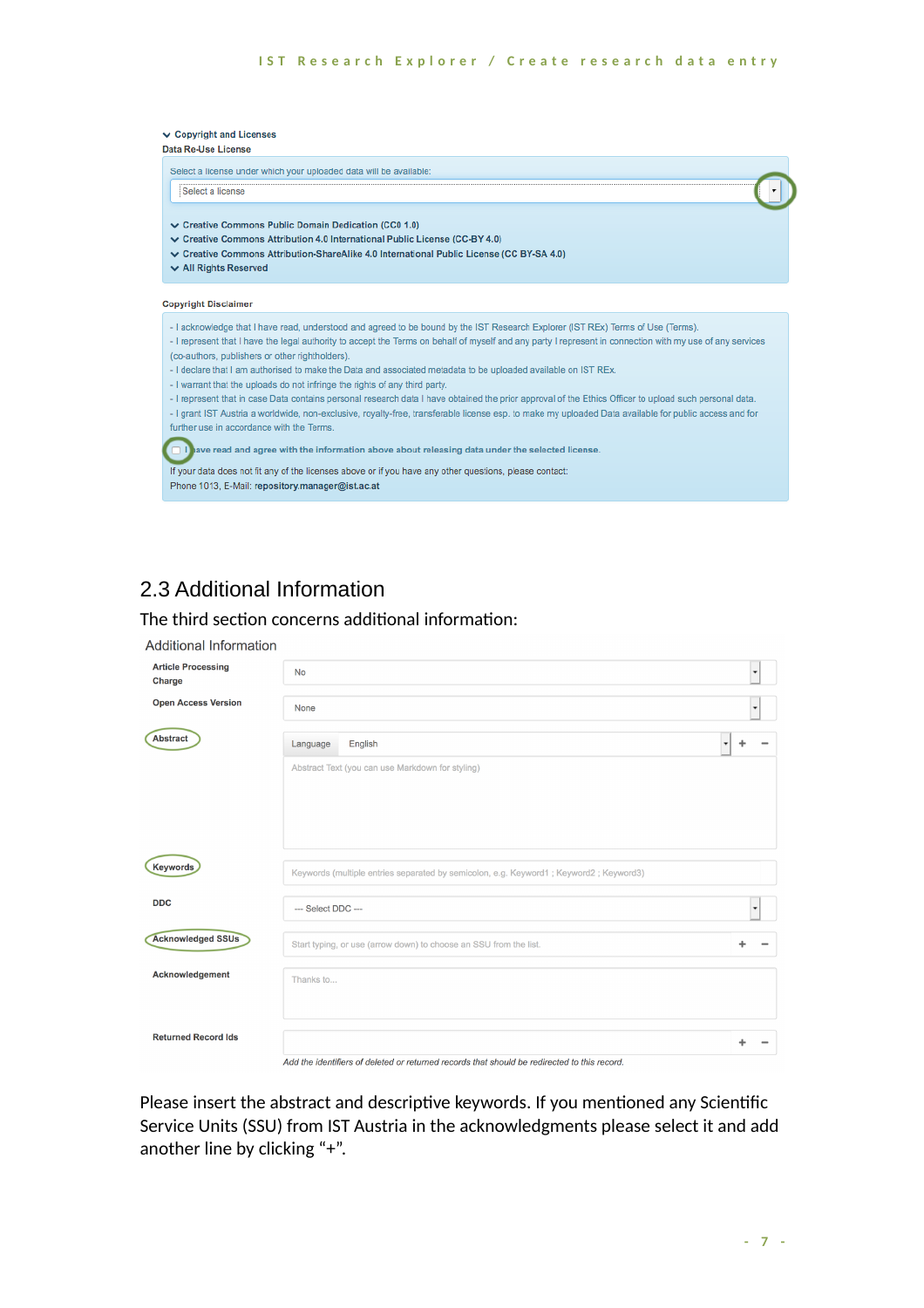## 2.4 Linking the data

In the last section you can link your new entry to external material, for instance your new entered research data to the publication.

| LINKS<br><b>Link and relation</b><br>to external material | URL of external source (enter with http://) |                                                   |  |
|-----------------------------------------------------------|---------------------------------------------|---------------------------------------------------|--|
|                                                           | External material is                        | <b>Confirmation Letter</b>                        |  |
|                                                           |                                             | Description and other details about linked source |  |
| <b>Link to LibreCat record</b>                            | Start typing to search your publications.   |                                                   |  |

Enter external material (the complete web address including http://) or link to an existing intern repository entry. Be sure to check the correct relation.

| <b>Link and relation</b><br>to external material | http://thisisatest.com                                       |                                                                                                                                                                                                                                         |      |
|--------------------------------------------------|--------------------------------------------------------------|-----------------------------------------------------------------------------------------------------------------------------------------------------------------------------------------------------------------------------------------|------|
|                                                  | <b>External material is</b>                                  | $\checkmark$ Confirmation Letter<br><b>Table of Contents</b>                                                                                                                                                                            |      |
|                                                  | Description and other                                        | Erratum<br><b>Supplementary Material</b><br><b>Research Data</b><br>Software<br><b>Earlier Version</b>                                                                                                                                  |      |
| <b>Link to LibreCat record</b>                   | Start typing to search<br><b>&amp; Save</b><br>$\times$ Cand | <b>Later Version</b><br>Publication containing LibreCat record<br>Part of LibreCat record<br>Dissertation containing LibreCat record<br>Part of this Dissertation<br>Old Edition<br><b>New Edition</b><br>Continuation<br>Previous Item |      |
|                                                  |                                                              | <b>Popular Science</b><br><b>Research Paper</b><br>Translation<br><b>Original of Translation</b>                                                                                                                                        | rity |

For entering an internal link just start typing the title of e.g. a publication and choose the correct one.

| <b>Link to LibreCat record</b> | dual                                                                                                                                                                                                                                                                                                                                                                                                                                                                              |
|--------------------------------|-----------------------------------------------------------------------------------------------------------------------------------------------------------------------------------------------------------------------------------------------------------------------------------------------------------------------------------------------------------------------------------------------------------------------------------------------------------------------------------|
|                                | Paul Swoboda (2017): A dual ascent framework for Lagrangean decomposition of combinatorial problems [conference]<br>Torresani, Lorenzo (2012): A dual decomposition approach to feature correspondence [journal_article]<br>Veß, Astrid (2017): A dual phenotype of MDA MB 468 cancer cells reveals mutual regulation of tensin3 and adhesion plasticity [journal article]<br>[Woodford, Oliver J (2009): A global perspective on MAP inference for low level vision [conference] |

Now the record is completed. Confirm your input by clicking "Save" or "Save as Draft" if you want to submit it later. All empty fields will not be shown in the database. You get a popup information that the entry is in review by the library. As soon as the review is finished (within 5 work days) the data becomes public in the repository.